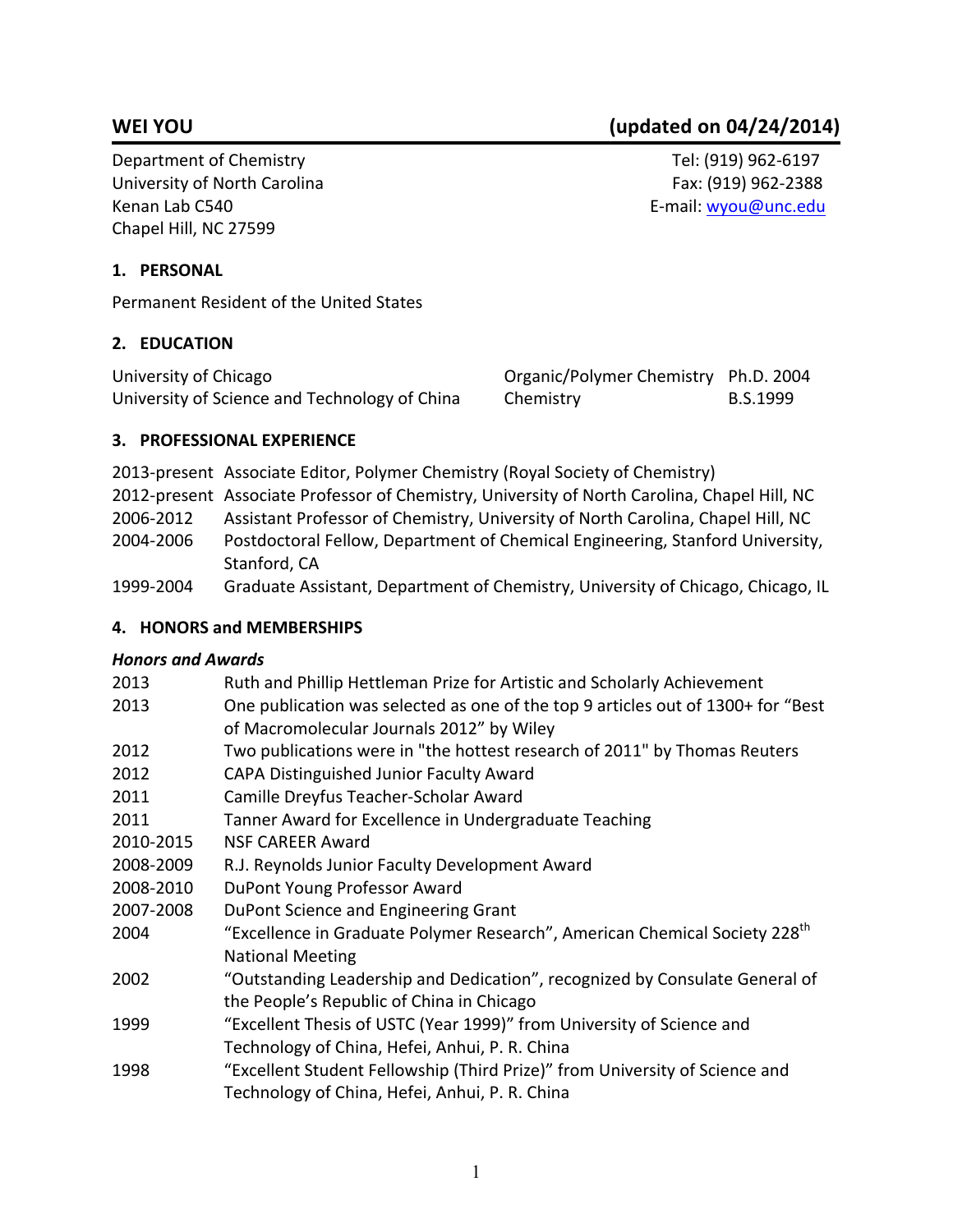| 1997 | "P&G Scholarship" from University of Science and Technology of China, Hefei, |
|------|------------------------------------------------------------------------------|
|      | Anhui, P. R. China                                                           |
| 1996 | "Panasonic Scholarship" from University of Science and Technology of China,  |
|      | Hefei, Anhui, P. R. China                                                    |
| 1995 | "Excellent Student Fellowship (First Prize)" from University of Science and  |
|      | Technology of China, Hefei, Anhui, P. R. China                               |

### *Professional Affiliations*

American Chemical Society Materials Research Society

### **5. PUBLICATIONS**

# **a. Book Chapters**

- (4) "Molecular Design of Conjugated Polymers for High-Efficiency Solar Cells." Ligiang Yang, Huaxing Zhou, Andrew C. Stuart, and Wei You. Wei You\*, in "Organic Photovoltaics: Materials, Device Physics, and Manufacturing Technologies, Second Edition", 2014, Wiley-VCH Verlag GmbH & Co. KGaA.
- (3) "Donor-Acceptor Alternating Copolymers." Wentao Li, and **Wei You\***, in "*Conjugated Polymers: A Practical Guide to Synthesis",* 2013, RSC Polymer Chemistry Series No. 9.
- (2) "Conjugated polymers based on benzo[1,2-b:4,5-b']dithiophene for organic electronics." Huaxing Zhou, and **Wei You\***, in "High Performance Polymers and Engineering Plastics", **2011**, Scrivener & Wiley (invited review).
- (1) "Recent Progress on Highly Efficient Bulk Heterojunction Polymer Solar Cells." Shengiang Xiao, Samuel C. Price, Huaxing Zhou, and **Wei You\***. *ACS Symp. Ser.* **2010**, *1034*, 71 (invited review).

# **b. Refereed Papers**

# *Independent Research (as PI at UNC-CH)*

- (51) "The influence of molecular orientation on organic bulk heterojunction solar cells." John R. Tumbleston, Brian A. Collins, Ligiang Yang, Andrew C. Stuart, Eliot Gann, WeiMa, Wei **You,\*** and Harald Ade.\* *Nature Photon.* **2014**, DOI: 10.1038/NPHOTON.2014.55
- (50) "Controlling Molecular Weight of a High Effi ciency Donor-Acceptor Conjugated Polymer and Understanding Its Signifi cant Impact on Photovoltaic Properties." Wentao Li, Liqiang Yang, John R. Tumbleston, Liang Yan, Harald Ade,\* and Wei You\* Adv. Mater. 2014, DOI: 10.1002/adma.201305251
- (49) "Tuning Fluorinated Benzotriazole Polymers through Alkylthio Substitution and Selenophene Incorporation for Bulk Heterojunction Solar Cells." Rycel L. Uy, Liang Yan, Wentao Li, and **Wei You\***. *Macromolecules* **2014**, *47*, 2289−2295.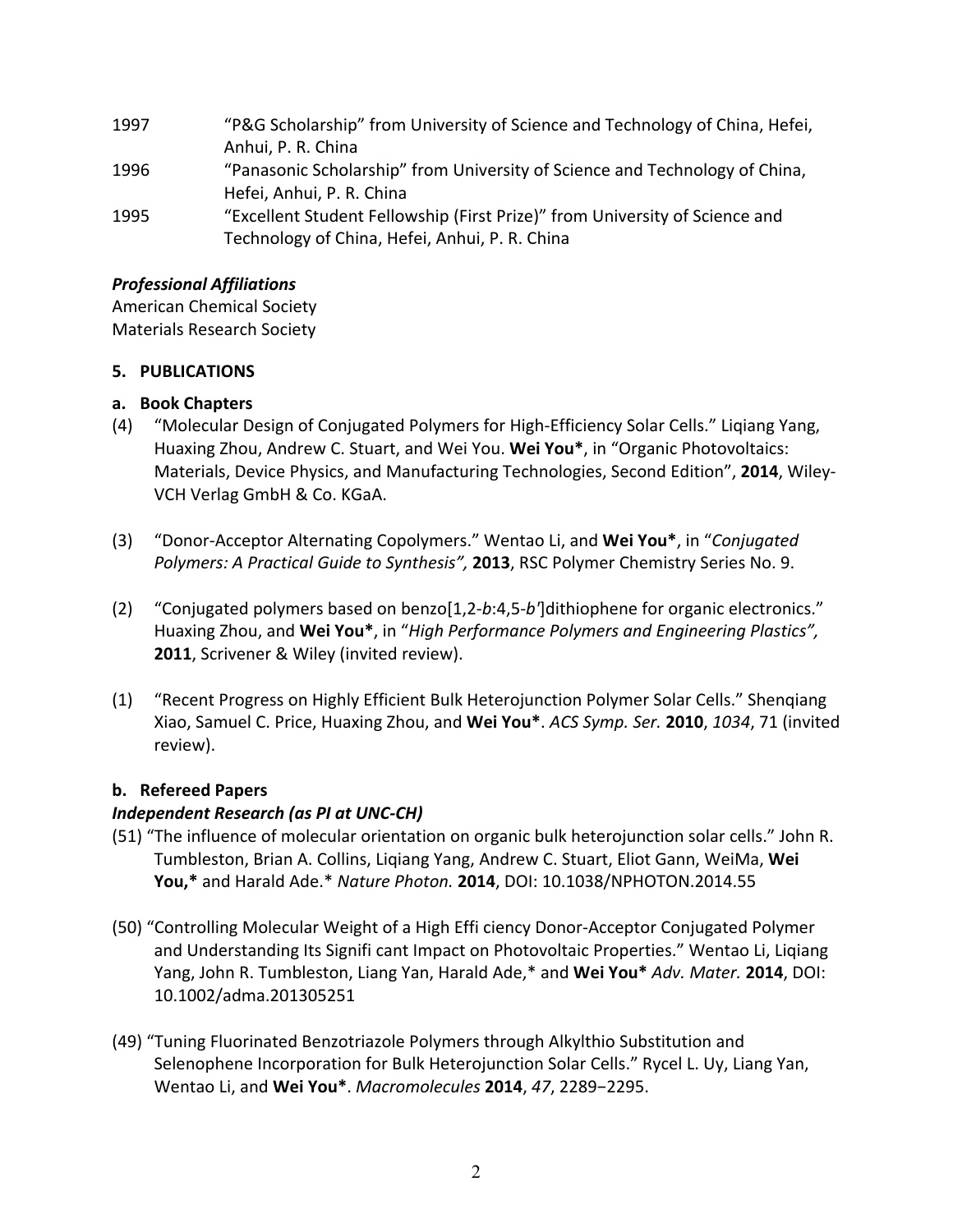- (48) "Roles of Interfacial Modifiers in Hybrid Solar Cells: Inorganic/Polymer Bilayer vs. Inorganic/Polymer:Fullerene Bulk Heterojunction." Seung Hun Eom, Myung-Jin Baek, Hanok Park, Liang Yan, Shubin Liu, Wei You,\* and Soo-Hyoung Lee.\*. *ACS Appl. Mater. Inter.* **2014**, 6, 803-810.
- (47) "Iron(II) spin crossover films on Au(111): scanning probe microscopy and photoelectron spectroscopy." Alex Pronschinske, Robert C. Bruce, Geoff Lewis, Yifeng Chen, Arrigo Calzolari, Marco Buongiorno-Nardelli, David A. Shultz, Wei You, and Daniel B. Dougherty<sup>\*</sup>. *Chem. Commun.*, **2013**, *49*, 10446-10452.
- (46) "Soluble Reduced Graphene Oxide Sheets Grafted with Polypyridylruthenium-Derivatized Polystyrene Brushes as Light Harvesting Antenna for Photovoltaic Applications." Zhen Fang, Akitaka Ito, Andrew C. Stuart, Hanlin Luo, Zuofeng Chen, Kizhanipuram Vinodgopal, **Wei You**, Thomas J. Meyer,\* and Darlene K. Taylor.\* *ACS Nano* **2013**, 7, 7992-8002.
- (45) "The effect of passivation on different GaAs surfaces." Ted, H. Yu, Liang Yan, Wei You, Ramesh B. Laghumavarapu, Diana Huffaker, and Christian Ratsch.\* Appl. Phys. Lett. 2013, 103, 173902.
- (44) "Real Function of Semiconducting Polymer in GaAs/Polymer Planar Heterojunction Solar Cells." Liang Yan, and **Wei You.\***. *ACS Nano* **2013**, *7*, 6619-6626.
- (43) "Tuning optical and electronic properties of star-shaped conjugated molecules with enlarged  $\pi$ -delocalization for organic solar cell application." Youyu Jiang, Di Yu, Luhua Lu, Chun Zhan, Di Wu, Wei You,\* Zhizhong Xie, and Shegnqiang Xiao\*. J. Mater. Chem. A, **2013**, 1, 8270-8279.
- (42) "Organic Solar Cells beyond One Pair of Donor-Acceptor: Ternary Blends and More." Liqiang Yang, Liang Yan, and **Wei You\***. *J. Phys. Chem. Lett.* **2013**, *4*, 1802-1810.
- (41) "Fluorinated Polymer Yields High Organic Solar Cell Performance for a Wide Range of Morphologies." John R. Tumbleston, Andrew C. Stuart, Eliot Gann, Wei You, and Harald Ade\*. *Adv. Funct. Mater.* **2013**, 23, 3463-3470
- (40) "Fluorine Substituents Reduce Charge Recombination and Drive Structure and Morphology Development in Polymer Solar Cells." Andrew C. Stuart, John R. Tumbleston, Huaxing Zhou, Wentao Li, Shubin Liu, Harald Ade, and Wei You.\* *J. Am. Chem. Soc.* 2013, 135, 1806-1815.
- (39) "Disentangling the impact of side chains and fluorine substituents of conjugated donor polymers on the performance of photovoltaic blends." Liqiang Yang, John R. Tumbleston, Huaxing Zhou, Harald Ade, and Wei You.\* *Energy Environ. Sci.* 2013, 6, 316-326.
- (38) "An Investigation of Siloxane Cross-Linked Hydroxyapatite–Gelatin/Copolymer Composites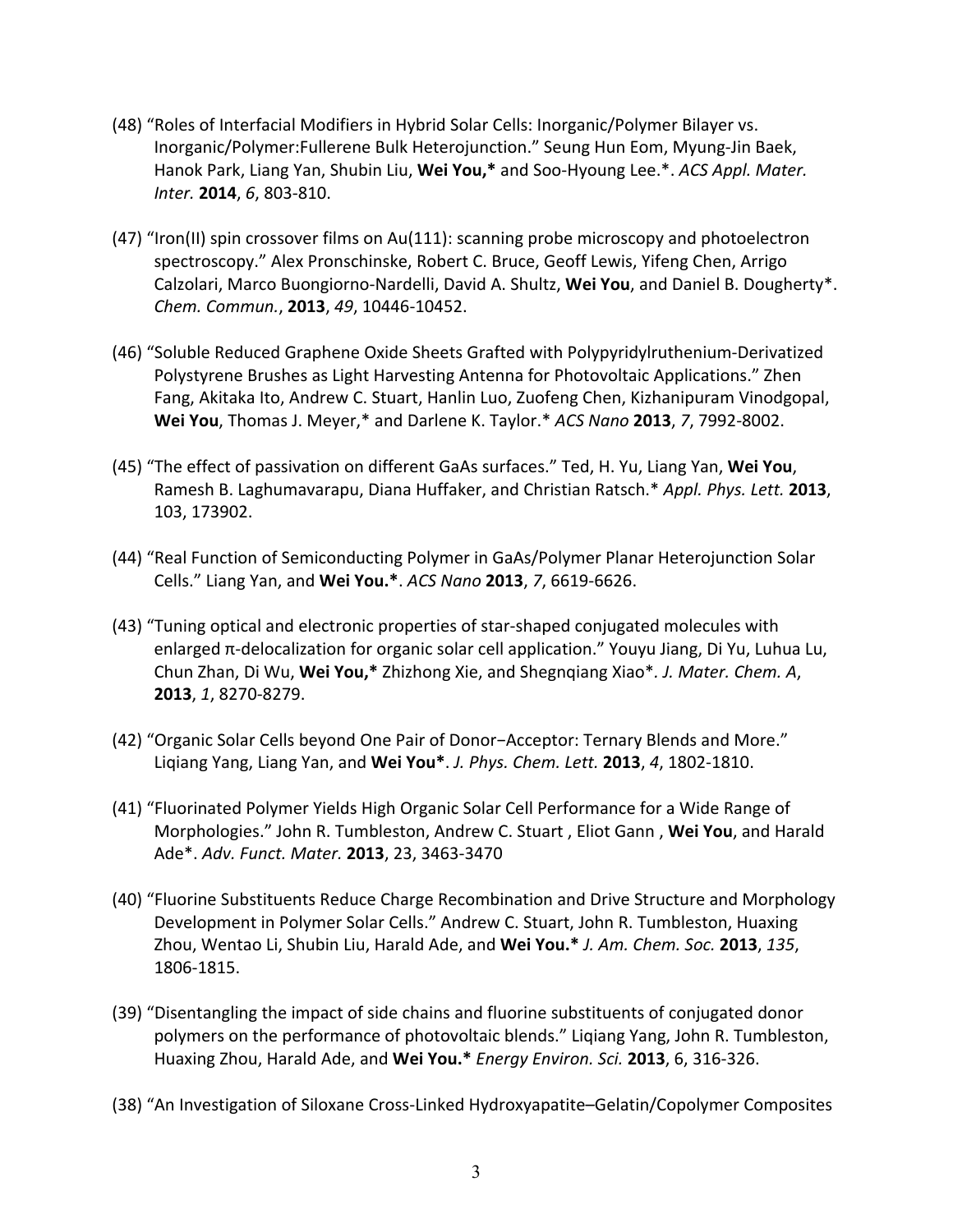for Potential Orthopedic Applications." Jason Christopher Dyke, Kelly Jane Knight, Huaxing Zhou, Chi-Kai Chiu, Ching-Chang Ko, and Wei You.<sup>\*</sup> *J. Mater. Chem.*, 2012, 22, 22888-22898.

- (37) "Surface-Initiated Poly(3-methylthiophene) as a Hole-Transport Layer for Polymer Solar Cells with High Performance." Liqiang Yang, S. Kyle Sontag, Travis W. LaJoie, Wentao Li, N. Eric Huddleston, Jason Locklin\*, and Wei You.\**ACS Appl. Mater. Interfaces*, 2012, 4, 5069– 5073.
- (36) "Tunneling Characteristics of Au-Alkanedithiol-Au Junctions formedvia Nanotransfer Printing (nTP)." Jeremy R. Niskala, William C. Rice, Robert C. Bruce, Timothy J. Merkel, Frank Tsui, and **Wei You.\*** *J. Am. Chem. Soc.* **2012**, *134*, 12072−12082.
- (35) "Structure-Property Optimizations in Donor Polymers via Electronics, Substituents, and Side Chains Toward High Efficiency Solar Cells." Rycel L. Uy, Samuel C. Price, and Wei **You.\*** *Macromol. Rapid Commun.* **2012**, *33,* 1162-1177.
	- Selected as one of the top 9 articles out of 1300+ for "Best of Macromolecular Journals 2012" by Wiley.
- (34) "Parallel-like Bulk Heterojunction Polymer Solar Cells." Ligiang Yang, Huaxing Zhou, Samuel C. Price, and **Wei You\***. *J. Am. Chem. Soc.* **2012**, *134*, 5432.
- (33) "A Universal Optical Approach to Enhancing Efficiency of Organic-Based Photovoltaic Devices." Jason D. Myers, Weiran Cao, Vincent Cassidy, Sang-Hyun Eom, Renjia Zhou, Liqiang Yang, Wei You and Jiangeng Xue.\* *Energy Environ. Sci.* 2012, 5, 6900-6904.
- (32) "Rational Design of High Performance Conjugated Polymers for Organic Solar Cells." Huaxing Zhou, Liqiang Yang, and **Wei You.\*** *Macromolecules* **2012**, *45*, 607.
	- An invited Perspective (a review type article)
	- Cover of Issue 2, Volume 45 of Macromolecules
- (31) "Laterally-Patterned Magnetic Nanoparticles." Yanni Jie, Jeremy R. Niskala, Aaron C. Johnston-Peck, Peter J. Krommenhoek, Joseph B. Tracy, Huiqing Fan, and Wei You<sup>\*</sup>. *J. Mater. Chem.* **2012**, 22, 1962.
- (30) "Improved Synthesis of Thienothiazole and Its Utility in Developing Polymers for Photovoltaics." Rycel L. Uy, Liqiang Yang, Huaxing Zhou, Samuel C. Price, and Wei You\*. *Macromolecules* **2011**, 44, 9146.
	- Highlighted by *Synfacts* **2012**, *8(2)*, 0158
- (29) "Solution-Processed Flexible Polymer Solar Cells with Silver Nanowire Electrodes." Ligiang Yang, Tim Zhang, Huaxing Zhou, Samuel C. Price, Benjamin J. Wiley<sup>\*</sup>, and Wei You<sup>\*</sup>. *ACS Appl. Mater. & Interfaces* **2011**, *3,* 4075.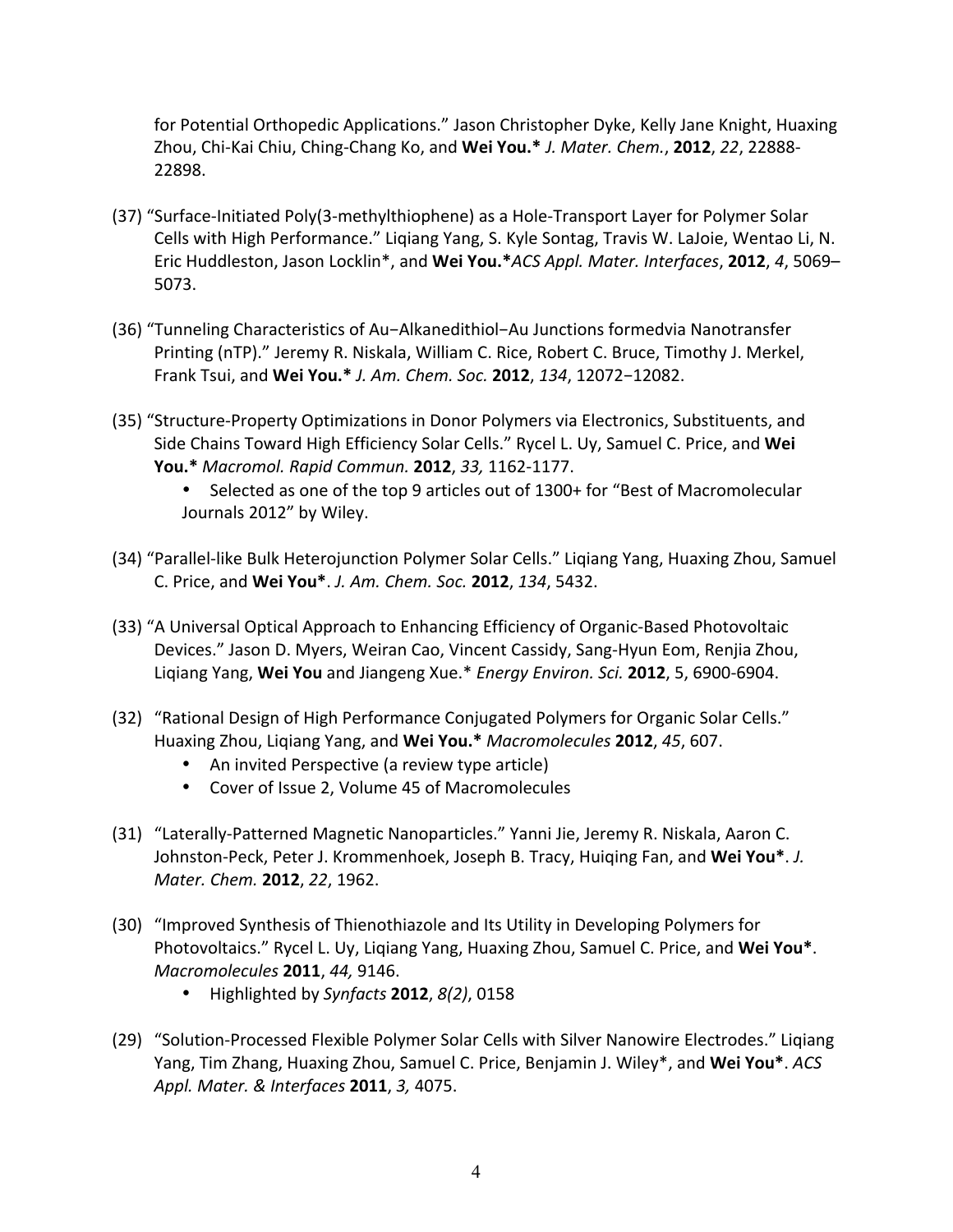- (28) "Fluorine Substituted Conjugated Polymer of Medium Band Gap Yields 7% Efficiency in Polymer-Fullerene Solar Cells." Samuel C. Price, Andrew C. Stuart, Liqiang Yang, Huaxing Zhou, and Wei You\*. *J. Am. Chem. Soc.* 2011, 133, 4625.
	- Highlighted in *Science* (http://www.sciencemag.org/content/332/6027/293.full)
	- Selected into "the hottest research of 2011" by Thomas Reuters
- (27) "Low Band Gap Polymers that Utilize Quinoid Resonance Structure Stabilization by Thienothiophene: Fine-Tuning of HOMO Level." Nabil Kleinhenz, Liqiang Yang, Huaxing Zhou, Samuel C. Price, and Wei You\*. Macromolecules 2011, 44, 872.
- (26) "Development of Fluorinated Benzothiadiazole as Structural Unit towards a 7% Polymer Solar Cell." Huaxing Zhou, Liqiang Yang, Andrew C. Stuart, Samuel C. Price, Shubin Liu, and **Wei You\***. *Angew. Chem., Int. Ed.* **2011**, *50*, 2995.
	- Selected into "the hottest research of 2011" by Thomas Reuters
- (25) "Excited-State Photophysics in a Low Band Gap Polymer with High Photovoltaic Efficiency." Stephen A. Miller, Andrew C. Stuart, Jordan M. Womick, Huaxing Zhou, Wei **You\***, and Andrew M. Moran\*. *J. Phys. Chem. C.* **2011**,*115*, 2371.
- (24) "A Tale of Current and Voltage: Interplay of Band Gap and Energy Levels of Conjugated Polymers in Bulk Heterojunction Solar Cells." Huaxing Zhou, Liqiang Yang, Shubin Liu, and **Wei You\***. *Macromolecules* **2010**, *43*, 10390.
- (23) "Quantitatively Analyzing the Influence of Side Chains on Photovoltaic Properties of Polymer-Fullerene Solar Cells." Liqiang Yang, Huaxing Zhou, and Wei You\*. *J. Phys. Chem. C.* **2010**, *114*, 16793.
- (22) "Enhanced Photovoltaic Performance of Low Band Gap Polymers with Deep LUMO Levels." Huaxing Zhou, Ligiang Yang, Samuel C. Price, Kelly Jane Knight, and Wei You\*. *Angew. Chem., Int. Ed.* **2010**, *49*, 7992.
- (21) "A Weak Donor-Strong Acceptor Strategy to Design Ideal Polymers for Organic Solar Cells." Huaxing Zhou, Ligiang Yang, Sarah Stoneking, and Wei You<sup>\*</sup>. *ACS Appl. Mater. & Interfaces* **2010**, *2*, 1377.
	- 1<sup>st</sup> "Most Cited" of all time and one of the "Most Read" in the past 12 months in *ACS Appl. Mater. & Interfaces*.
- (20) "Low Band Gap Polymers Based on Benzo[1,2-*b*:4,5-*bʹ*]dithiophene: Rational Design of Polymers Leads to High Photovoltaic Performance." Samuel C. Price, Andrew C. Stuart, and **Wei You\***. *Macromolecules* **2010**, *43*, 4609.
	- Among the "Most Cited" of past three years in *Macromolecules*.
- (19) "Conjugated Polymer Based on Polycyclic Aromatics for Bulk Heterojunction Organic Solar Cells: A Case Study of Quadra Thieno Naphthalene Polymers with 2% Efficiency."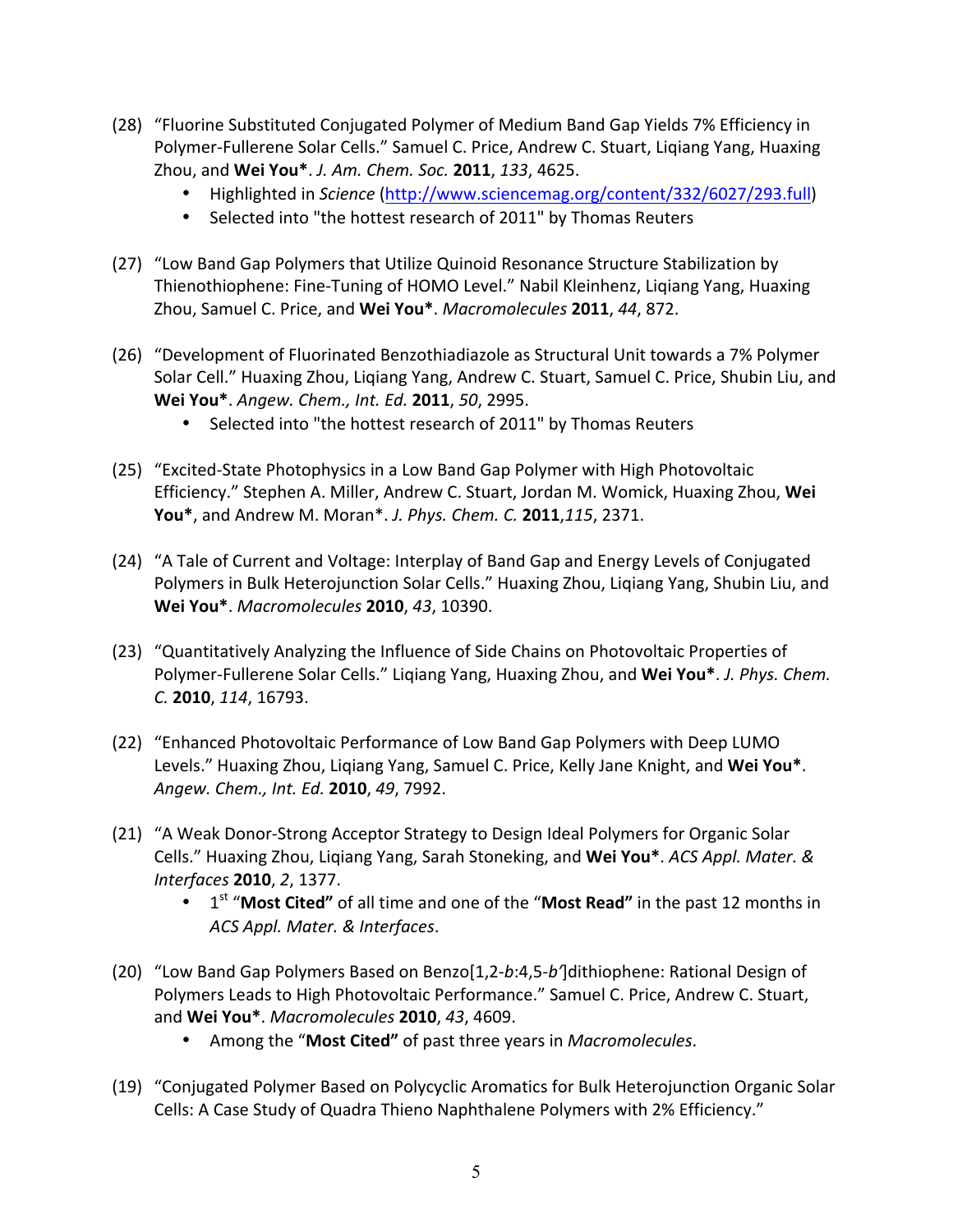Shengqiang Xiao, Andrew C. Stuart, Shubin Liu, Huaxing Zhou, and Wei You\*. *Adv. Funct. Mater.* **2010**, 20, 635.

- (18) "Donor-Acceptor Polymers Incorporating Alkylated Dithienyl Benzothiadiazole for Bulk Heterojunction Solar Cells: Pronounced Effect of Positioning Alkyl Chains." Huaxing Zhou, Liqiang Yang, Shengqiang Xiao, Shubin Liu, and **Wei You\***. *Macromolecules* **2010**, *43*, 811.
- (17) "Polycyclic Aromatics with Flanking Thiophenes: Tuning Energy Level and Band Gap of Conjugated Polymers for Bulk Heterojunction Photovoltaics." Samuel C. Price, Andrew C. Stuart, and Wei You\*. *Macromolecules* 2010, 43, 797.
- (16) "Recent Progress on Organic Solar Cells Research", Jianfeng Zhang, Huaxing Zhou, and **Wei You\***. *Journal of Hefei University (Natural Sciences)*, **2009**, 19, 1. (invited review)
- (15) "Metal-Molecule-Metal Junctions via PFPE Assisted Nanotransfer Printing (nTP) onto Self-Assembled Monolayers." Jeremy R. Niskala, and **Wei You\***. *J. Am. Chem. Soc.* **2009**, *131*, 13202.
- (14) "Conjugated Polymers Based on Benzo[2,1-*b*:3,4-*b'*]dithiophene with Low-Lying Highest Occupied Molecular Orbital Energy Levels for Organic Photovoltaics" Shenqiang Xiao, Andrew C. Stuart, Shubin Liu, and Wei You\*. *ACS Appl. Mater. & Interfaces* 2009, 1, 1613.
- (13) "Conjugated Polymers of Fused Bithiophenes with Enhanced  $\pi$ -Electron Delocalization for Photovoltaic Applications." Shengqiang Xiao, Huaxing Zhou, and Wei You\*. *Macromolecules*, **2008**, *41*, 5688.
- (12) "Comprehensive Investigation of Self-Assembled Monolayer Formation on Ferromagnetic Thin Film Surfaces." Paul G. Hoertz, Jeremy R. Niskala, Peng Dai, Hayden T. Black, and Wei **You\***. *J. Am. Chem. Soc.* **2008**, *130*, 9763.

#### *Graduate and Postdoctoral Research*

- (11) "Lyotropic Liquid-Crystalline Solutions of High-Concentration Dispersions of Single-Walled Carbon Nanotubes with Conjugated Polymers." Hang Woo Lee, Wei You, Soumendra Barman, Sondra Hellstrom, Melburne C. LeMieux, Joon Hak Oh, Shuhong Liu, Takenori Fujiwara, Wechung Maria Wang, Bin Chen, Yong Wan Jin, Jong Min Kim, and Zhenan Bao. *Small* **2009**, 5, 1019.
- (10) "Selective crystallization of organic semiconductors on patterned templates of carbon nanotubes." Shuhong Liu, Alejandro L. Briseno, Stefan C. B. Mannsfeld, Wei You, Jason Locklin, Hang Woo Lee, Younan Xia, and Zhenan Bao. Adv. Funct. Mater. 2007, 17, 2891.
- (9) "Inversion of the Rectifying Effect in Diblock Molecular Diodes by Protonation." Gustavo M. Morales, Ping Jiang, Shenwen Yuan, Youngu Lee, Arturo Sanchez, Wei You, and Luping Yu. *J. Am. Chem. Soc.* **2005**, *127*, 10456.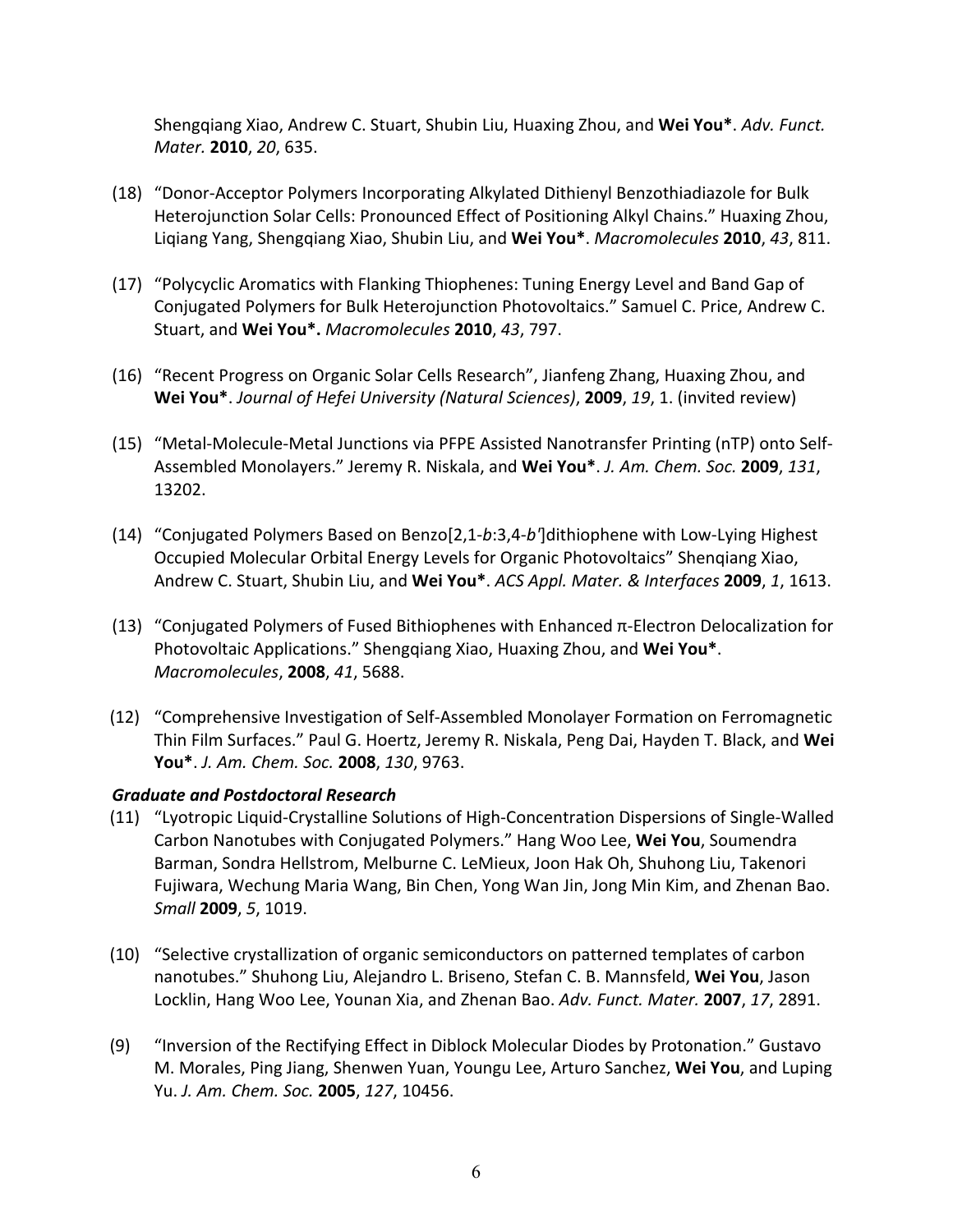- (8) "Pronounced Photorefractive Effect at Wavelength over 1000 nm in Monolithic Organic Materials." **Wei You**, Zhanjia Hou and Luping Yu. *Appl. Phys. Lett.* **2005**, *86*, 151906.
- (7) "Effect of a Trapping Molecule on the Monolithic Organic Photorefractive Materials." Zhanjia Hou, **Wei You** and Luping Yu. *Appl. Phys. Lett.* **2004**, *85*, 5221.
- (6) "Synthesis of Diode Molecules and Their Sequential Assembly to Control Electron Transport." Ping Jiang, Gustavo M. Morales, Wei You and Luping Yu. Angew. Chem., Int. *Ed.* **2004**, *43*, 4471.
- (5) "Dramatic Enhancement of Photorefractive Properties by Controlling Electron Trap Density in a Monolithic Material." Wei You, Zhanjia Hou and Luping Yu. Adv. Mater. 2004, *16*, 356.
- (4) "Supramolecular Self-Assembly of Conjugated Diblock Copolymers." Hengbin Wang, Wei **You**, Ping Jiang, Luping Yu and Hau H. Wang. *Chemistry-A European Journal* 2004, 10, 986.
- (3) "Fully Functionalized Photorefractive Polymer with Infrared Sensitivity Based on Novel Chromophores." **Wei You**, Shaokui Cao, Zhanjia Hou and Luping Yu. *Macromolecules* **2003**, *36*, 7014.
- (2) "Fine-Tuning Photorefractive Properties of Monolithic Molecular Materials." Zhanjia Hou, **Wei You** and Luping Yu. *Appl. Phys. Lett.* **2003**, *82*, 3385.
- (1) "Synthesis and Structure/Property Correlation of Fully Functionalized Photorefractive Polymers." Wei You, Liming Wang, Qing Wang and Luping Yu. *Macromolecules* 2002, 35, 4636.

# **c. Patents**

(1) "Polymers with Tunable Band Gaps for Photonic and Electronic Applications." **Wei You**. US Patent Application. US 2013/0092912 A1. Published Date April 18, 2013

# **d. Meeting Proceedings (including students' presentations/preprints)** *Independent Research (as PI at UNC CH)*

- (13) "The design and synthesis of a thienothiazole-based polymer for organic solar cells." Rycel Uy, Liqiang Yang, and **Wei You\***. *Polymer Preprints* **2011**, *52(2)*, 940.
- (12) "Enhance photovoltaic performances of polymers with low-lying lumo levels and reduced band gap." Huaxing Zhou, Liqiang Yang, and **Wei You\***. *Polymer Preprints* **2011**, *52(2)*, 949-950.
- (11) "High photovoltaic performance of low band gap copolymers based upon benzo[1,2-b:4,4b']dithiophene." Samuel C. Price, Andrew C. Stuart, and **Wei You\***. *Polymer Preprints* **2011**,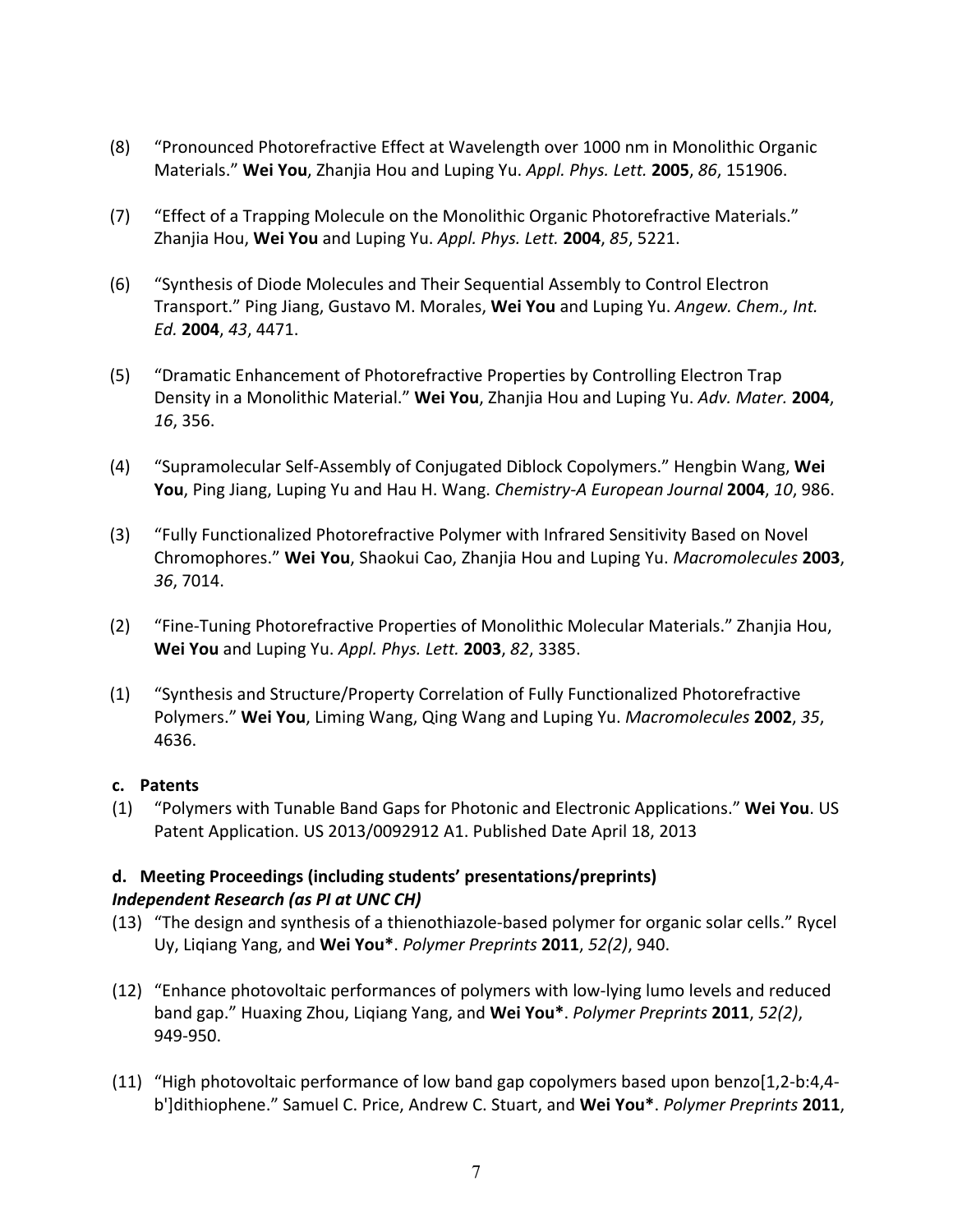*52(1)*, no pp.

- (10) "Donor-Acceptor Polymers Incorporating Alkylated Dithienyl Benzothiadiazole." Huaxing Zhou, Liqiang Yang, and **Wei You\***. *Polymer Preprints* **2010**, *51(2)*, 227-228.
- (9) "Rational Design of Low Band Gap Polymers Leads to High Photovoltaic Performance." **Wei You\***. *PMSE Preprints* **2009**, *101*, no pp.
- (8) "Conjugated Polymers Based on Benzo[2,1-*b*:3,4-*b'*]dithiophene with Low-Lying Highest Occupied Molecular Orbital Energy Levels for Organic Photovoltaics." Shengqiang Xiao, Andrew C. Stuart, and **Wei You\***. *PMSE Preprints* **2009**, *101*, 1535-1536.
- (7) "Engineering bandgap and energy levels of conjugated polymers for organic solar cells: Fused bithiophenes." Shengqiang Xiao, Huaxing Zhou, Andrew C. Stuart, and Wei You<sup>\*</sup>. *PMSE Preprints* **2009**, *100*, 741-743.

### *Graduate and Postdoctoral Research*

- (6) "Conjugated polymer and carbon nanotube dispersion forming lyotropic liquid crystalline phase and transparent electrodes." Zhenan Bao, Hangwoo Lee, Wei You, Sondra Hellstrom, Soumendra Barman, Melburne LeMieux. *Polymer Preprints* **2009**, 50(1), NA
- (5) "Fully Functionalized Photorefractive Polymer Based on Novel Chromophores." Wei You, Shaokui Cao, Zhanjia Hou and Luping Yu. *Polymer Preprints* **2004**, 45(2), 85.
- (4) "Synthesis and Structure/Property Correlation of Cyano Substituted Oligo(phenylene vinylene)s." Hengbin Wang, **Wei You** and Luping Yu. *Polymer Preprints* **2004**, *45(1)*, 187.
- (3) "Fine Tuning Photorefractive Properties of Molecular Photorefractive Materials." Wei You, Zhanjia Hou and Luping Yu. *Polymer Preprints* **2003**, *44(2)*, 697.
- (2) "Progress in Fully Functionalized Organic Photorefractive Materials." Man-Kit Ng, Liming Wang, Wei You and Luping Yu. *Proceedings of SPIE* 2002, 4462 (Nonlinear Optical Transmission Processes and Organic Photorefractive Materials) 139.
- (1) "Novel Synthesis of Electron-Deficient PPV and Its Application for Photorefractive Materials." Wei You, Liming Wang and Luping Yu. Polymer Preprints 2002, 43(2), 525.

#### **6. SEMINARS and PRESENTATIONS**

#### **a. Invited Presentations**

- (29) Materials Research Society Spring Meeting, San Francisco, CA April 23, 2014
- (28) 3rd Symposium on Organic Photovoltaics at Kent State University April 16, 2014 Kent, OH
- (27) American Chemical Society Spring 2013 National Meeting March 18, 2014 Dallas, TX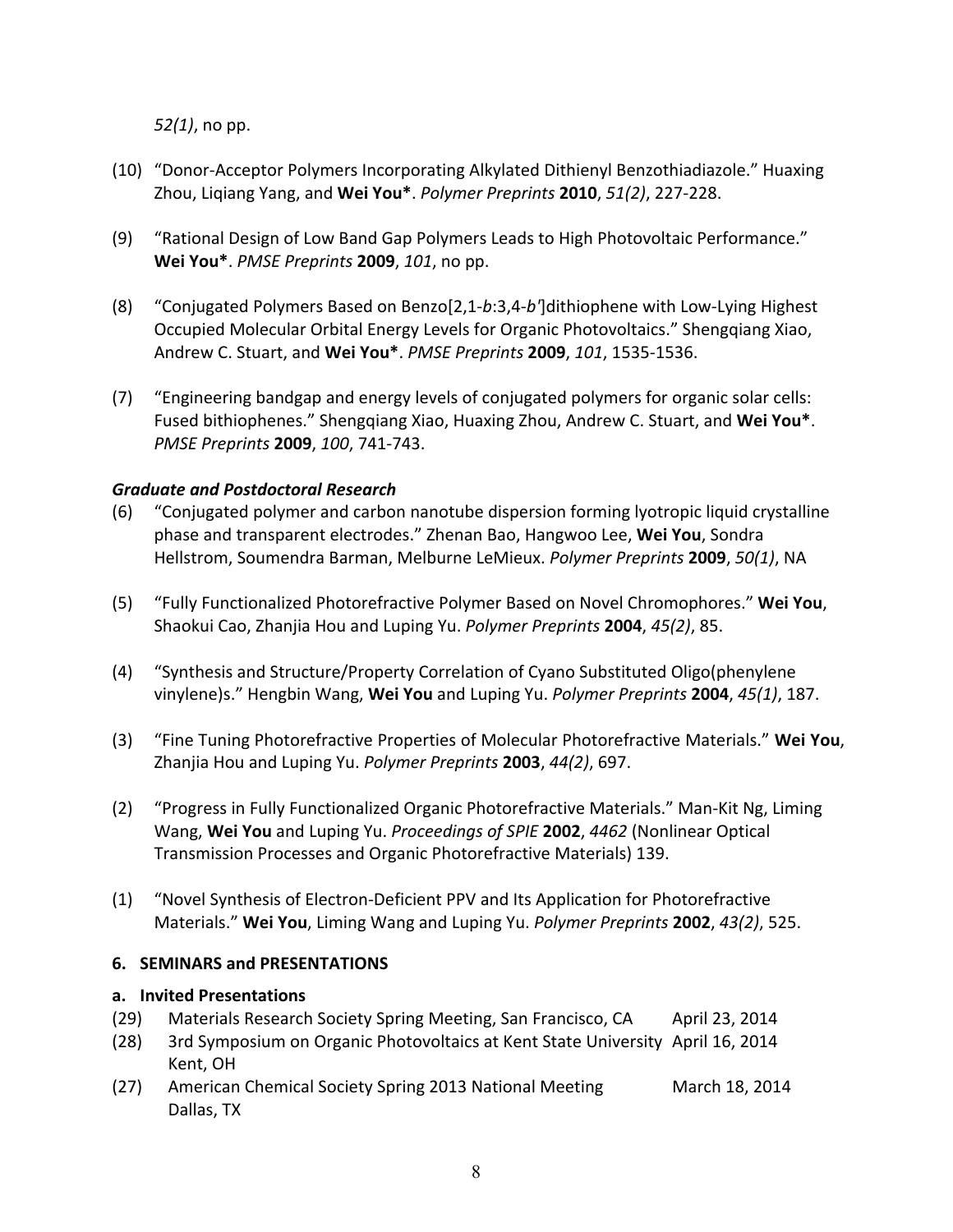| (26) | American Chemical Society Spring 2013 National Meeting<br>Dallas, TX                                                            | March 16, 2014     |
|------|---------------------------------------------------------------------------------------------------------------------------------|--------------------|
| (25) | 2013 WUT International Symposium on Advanced                                                                                    | October 15, 2013   |
| (24) | Optoelectronic Materials and Devices, Wuhan, China<br>Joint AFOSR and ONR Organic Photovoltaics Program Review<br>Arlington, VA | May 21, 2013       |
| (23) | Eastman Chemicals, Kingsport, TN                                                                                                | May 8, 2013        |
| (22) | American Chemical Society Spring 2013 National Meeting<br>San Diego, CA                                                         | April 9, 2013      |
| (21) | Duke 2012-2013 FIP Annual Symposium, Durham, NC                                                                                 | March 12, 2013     |
| (20) | Dreyfus Foundation Teacher-Scholar Symposium (Poster)<br>New York City, NY                                                      | October 26, 2012   |
| (19) | NSF/ONR Workshop on Next Generation Organic Solar Cell<br>Arlington, VA                                                         | September 21, 2012 |
| (18) | Sungkyun International Solar Forum 2012, Seoul, Korea                                                                           | May 31, 2012       |
| (17) | <b>ONR Organic/Hybrid Photovoltaics Program Review</b><br>Arlington, VA                                                         | May 25, 2012       |
| (16) | American Chemical Society Spring 2012 National Meeting<br>San Diego, CA                                                         | March 27, 2012     |
| (15) | SPIE Organic Photovoltaics XII, San Diego, CA                                                                                   | August 24, 2011    |
| (14) | Joint Navy Air Force Organic Hybrid Solar Cell Research<br>Program Review, National Harbor, MD                                  | June 28, 2011      |
| (13) | Konarka Technologies, Lowell, MA                                                                                                | November 2, 2010   |
| (12) | Oak Ridge Organic Photovoltaics Workshop<br>Oak Ridge National Lab, TN                                                          | September 15, 2010 |
| (11) | American Chemical Society 239 <sup>th</sup> National Meeting<br>San Francisco, CA (in POLY/PMSE Young Investigator Symposium)   | March 23, 2010     |
| (10) | Nano Conferences, Wake Forest University<br>Wake Forest, NC                                                                     | October 19, 2009   |
| (9)  | MRS Student Chapter, UNC Chapel Hill                                                                                            | August 25, 2009    |
| (8)  | Joint Navy Air Force Organic Hybrid Solar Cell Research<br>Program Review, National Harbor, MD                                  | May 19, 2009       |
| (7)  | <b>External Advisory Board Meeting of Chemistry Department</b><br><b>UNC Chapel Hill</b>                                        | May 15, 2009       |
| (6)  | American Chemical Society 237 <sup>th</sup> National Meeting<br>Salk Lake City, UT                                              | March 24, 2009     |
| (5)  | SERC Annual Symposium: "Securing our Energy Future -<br>Next Generation Photovoltaics & Solar Fuels", Chapel Hill, NC           | January 16, 2009   |
| (4)  | The Arizona Research Institute for Solar Energy-PV 2008<br>Workshop, Esplendor Resort at Rio Rico, AZ                           | October 29, 2008   |
| (3)  | The 3 <sup>rd</sup> International Symposium on Polymer Chemistry<br>PC' 2008, Hefei, China                                      | June 17, 2008      |
| (2)  | 4 <sup>th</sup> Japan-US Young Researcher Exchange Symposium<br>Tohoku University, Sendai, Japan                                | May 30, 2007       |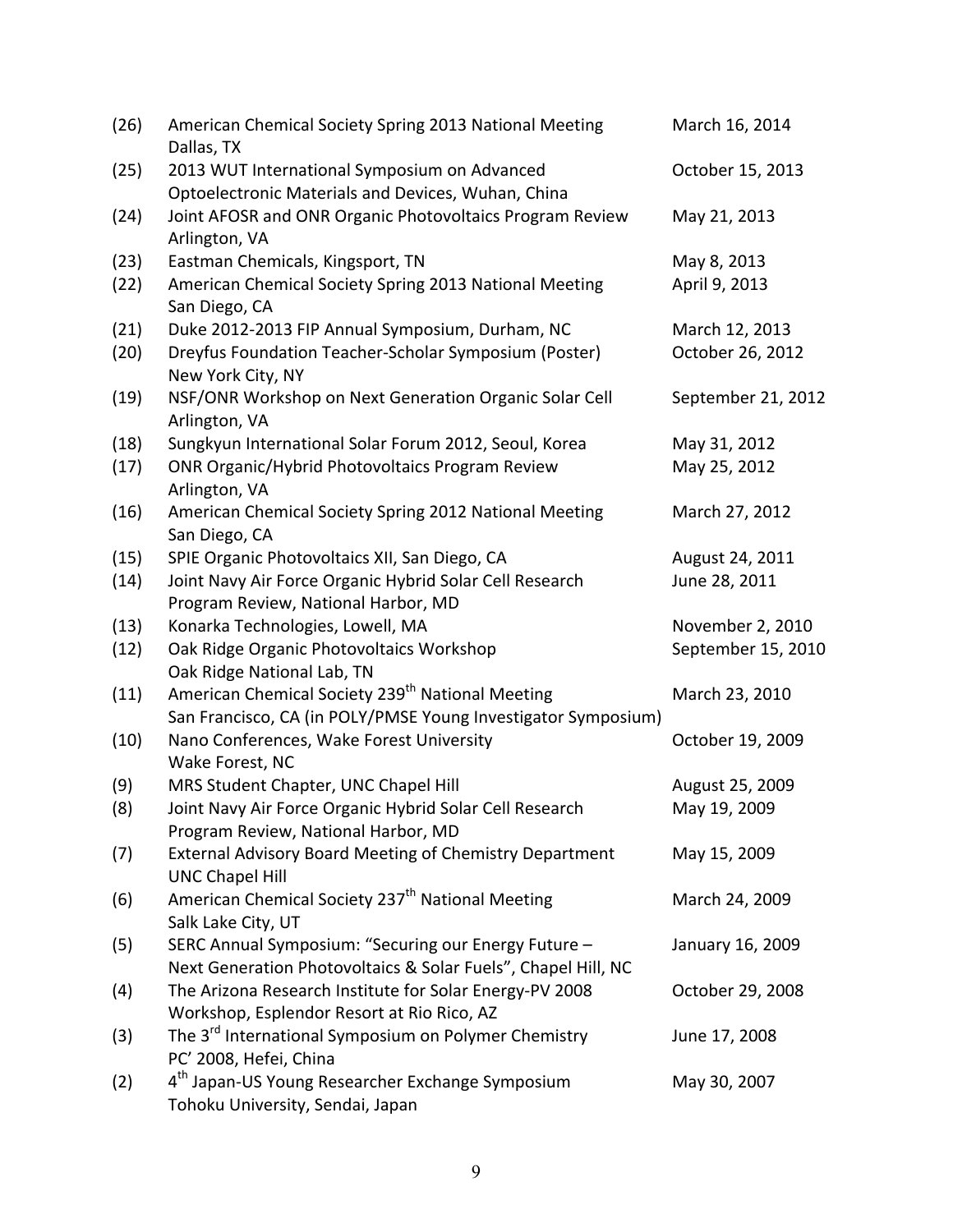| (1)  | 4 <sup>th</sup> Japan-US Young Researcher Exchange Symposium<br>UNC Charlotte, Charlotte, NC | March 7, 2007      |
|------|----------------------------------------------------------------------------------------------|--------------------|
| b.   | <b>Departmental Seminar</b>                                                                  |                    |
| (34) | Department of Chemistry, University of Tennessee, Knoxville                                  | April 3, 2014      |
| (33) | Department of Chemistry, East Carolina University                                            | April 5, 2013      |
| (32) | Department of Materials Science and Engineering<br>University of Florida                     | Feb 6, 2013        |
| (31) | State Key Lab of Advanced Technology for Materials Synthesis and Processing                  |                    |
|      | Wuhan University of Technology                                                               | November 6, 2012   |
| (30) | Department of Polymer Science & Engineering<br>Zhejiang University, China                    | June 12, 2012      |
| (29) | Pusan National University (Pusan, South Korea)                                               | June 5, 2012       |
| (28) | Postech (Pohang, South Korea)                                                                | June 5, 2012       |
| (27) | DGIST (Daegu, South Korea)                                                                   | June 4, 2012       |
| (26) | Department of Chemistry & Chemical Biology, U. of New Mexico                                 | April 27, 2012     |
| (25) | Department of Chemistry, UNC Charlotte                                                       | March 18, 2012     |
| (24) | Center for Functional Nanomaterials, Brookhaven National Lab                                 | January 23, 2012   |
| (23) | Department of Chemistry, Duke University                                                     | October 4, 2011    |
| (22) | School of Science, Anhui Agricultural University, China                                      | June 1, 2011       |
| (21) | Department of Polymer Science & Engineering, USTC, China                                     | May 13, 2011       |
| (20) | Department of Polymer Science & Engineering, U. Mass Amherst                                 | April 22, 2011     |
| (19) | Department of Chemistry, Northwestern University                                             | April 8, 2011      |
| (18) | Materials Science Program, U. of Wisconsin                                                   | March 10, 2011     |
| (17) | Department of Chemistry, U. of Southern California                                           | March 8, 2011      |
| (16) | Department of Chemistry, Caltech                                                             | March 7, 2011      |
| (15) | Department of Chemistry, U. of Michigan                                                      | February 15, 2011  |
| (14) | Industrial Partnership for Research in Interfacial and Materials Engineering (IPrime)        |                    |
|      | University of Minnesota                                                                      | November 18, 2010  |
| (13) | Research Laboratory of Electronics, MIT                                                      | November 7, 2010   |
| (12) | Department of Chemistry & Chemical Biology,                                                  |                    |
|      | Renssellaer Polytechnic Institute                                                            | October 19, 2010   |
| (11) | Department of Chemistry, U. of Chicago                                                       | October 1, 2010    |
| (10) | Department of Materials Science & Engineering,                                               |                    |
|      | U. of Tennessee at Knoxville                                                                 | September 16, 2010 |
| (9)  | Department of Chemistry, U. of Washington                                                    | May 25, 2010       |
| (8)  | Department of Chemistry, Penn State University                                               | March 1, 2010      |
| (7)  | Department of Chemistry, Appalachian State University                                        | November 6, 2009   |
| (6)  | Department of Chemistry, U. of Nevada, Las Vegas                                             | October 23, 2009   |
| (5)  | Department of Chemistry, Loyola University of Chicago                                        | March 26, 2009     |
| (4)  | Department of Chemistry, NC A&T State University, Greensboro                                 | February 26, 2009  |
| (3)  | Department of Chemistry, U. of Georgia                                                       | October 16, 2008   |
| (2)  | Department of Physics, North Carolina State University                                       | November 19, 2007  |
| (1)  | Department of Chemistry, UNC-Chapel Hill                                                     | September 7, 2006  |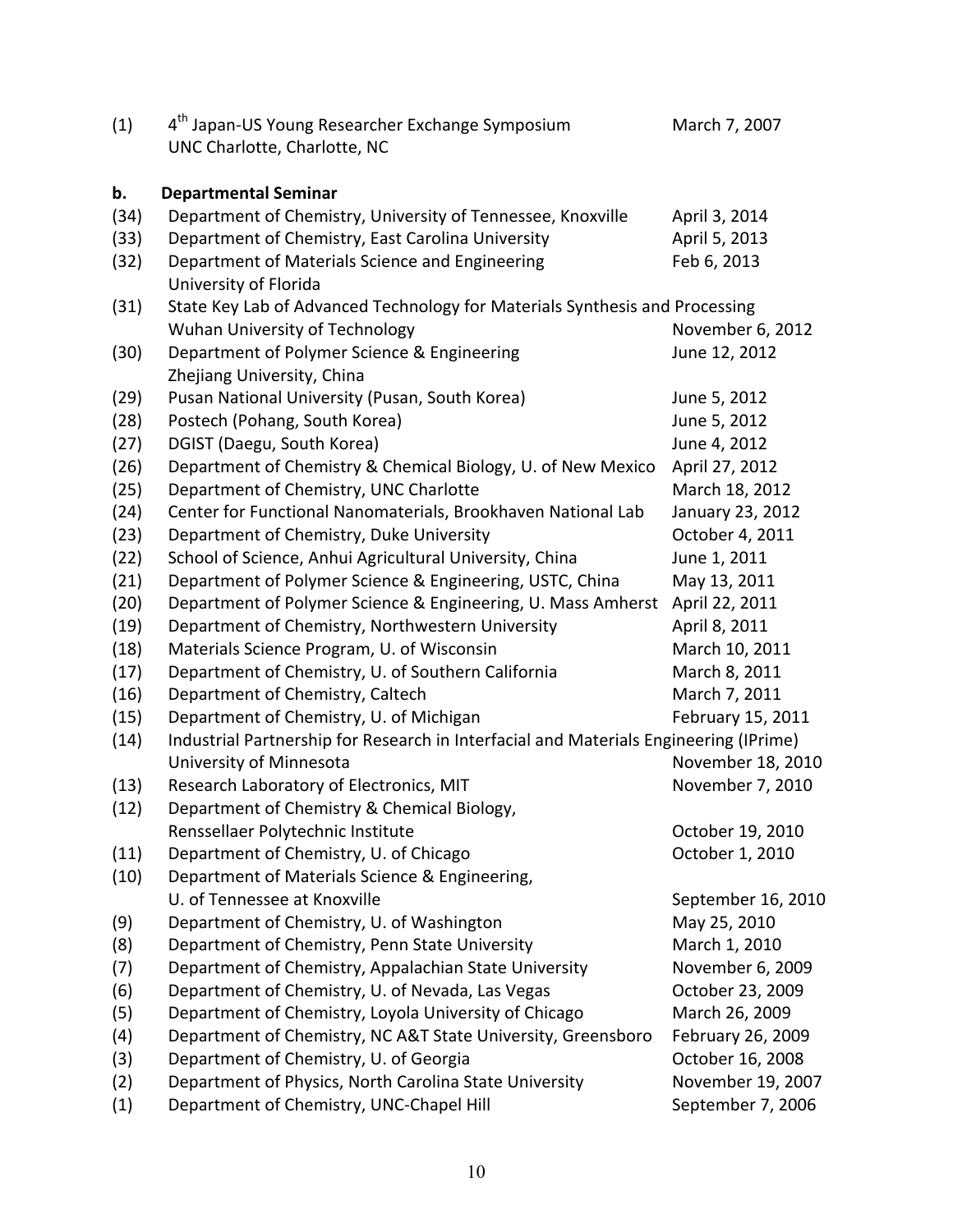# **c. Other Presentations**

| (3) | American Chemical Society 238 <sup>th</sup> National Meeting | August 19, 2009 |
|-----|--------------------------------------------------------------|-----------------|
|     | Washington, DC                                               |                 |
| (2) | <b>Gordon Research Conference: Polymers</b>                  | June 23, 20009  |
|     | Mount Holyoke College, South Hadley, MA (poster)             |                 |
| (1) | Materials Research Society Spring Meeting, San Francisco, CA | March 26, 2008  |

#### **7. TEACHING RECORD**

### **a. Course Assignments**

| (15) | Spring 2014      | CHEM 721 "Polymer/Materials Seminar" (16 students)                         |
|------|------------------|----------------------------------------------------------------------------|
| (14) | <b>Fall 2013</b> | CHEM 421 "Polymer Synthesis" (24 students)                                 |
| (13) |                  | Summer 2013 CHEM 261 "Introduction to Organic Chemistry (I)" (18 students) |
| (12) | Spring 2013      | CHEM 521 "Polymer Lab" (7 students)                                        |
| (11) | <b>Fall 2012</b> | CHEM 421 "Polymer Synthesis" (32 students), and 20+ Chinese students       |
| (10) | Spring 2012      | CHEM 764 Special Topic in Organic Chemistry: Organic Electronics and       |
|      |                  | Photonics" (4 registered, total 10 sitting in the class)                   |
| (9)  | <b>Fall 2011</b> | CHEM 421 "Polymer Synthesis" (30 students), and 50+ Chinese students       |
| (8)  | <b>Fall 2010</b> | CHEM 421 "Polymer Synthesis" (35 students)                                 |
| (7)  | Spring 2010      | CHEM 262 "Introduction to Organic Chemistry (II)" (143 students)           |
| (6)  | <b>Fall 2009</b> | CHEM 421 "Polymer Synthesis" (30 students)                                 |
| (5)  | Spring 2009      | CHEM 764 Special Topic in Organic Chemistry: Organic Electronics and       |
|      |                  | Photonics" (6 students)                                                    |
| (4)  | <b>Fall 2008</b> | CHEM 421 "Polymer Synthesis" (38 students)                                 |
| (3)  | Spring 2008      | CHEM 262 "Introduction to Organic Chemistry (II)" (113 students)           |
| (2)  | <b>Fall 2007</b> | CHEM 421 "Polymer Synthesis" (35 students)                                 |
| (1)  | Spring 2007      | CHEM 764 "Special Topic in Organic Chemistry: Organic Electronics and      |
|      |                  | Photonics" (5 registered, total 20 sitting in the class)                   |

# **b. Dissertation and Theses**

- (12) Maggie Radack Undergraduate Honor Thesis (May 2014)
- (11) Erik Thiede Undergraduate Honor Thesis (May 2013)
- (10) Liqiang Yang PhD (July 2012)
- (9) Andrew Stuart PhD (July 2012)
- (8) Rui Jin MS (May 2012)
- (7) James Blair MS (December 2011)
- (6) Huaxing Zhou PhD (November 2011)
- (5) Samuel C. Price PhD (May 2011)
- (4) Jeremy R. Niskala PhD (December 2010)
- (3) Kelly Jane Knight Undergraduate Thesis (September 2010)
- (2) Nabil Kleinhenz Undergraduate Honor Thesis (May 2010)
- (1) Peng Dai MS (KTH, Sweden)

#### **c. Research Group**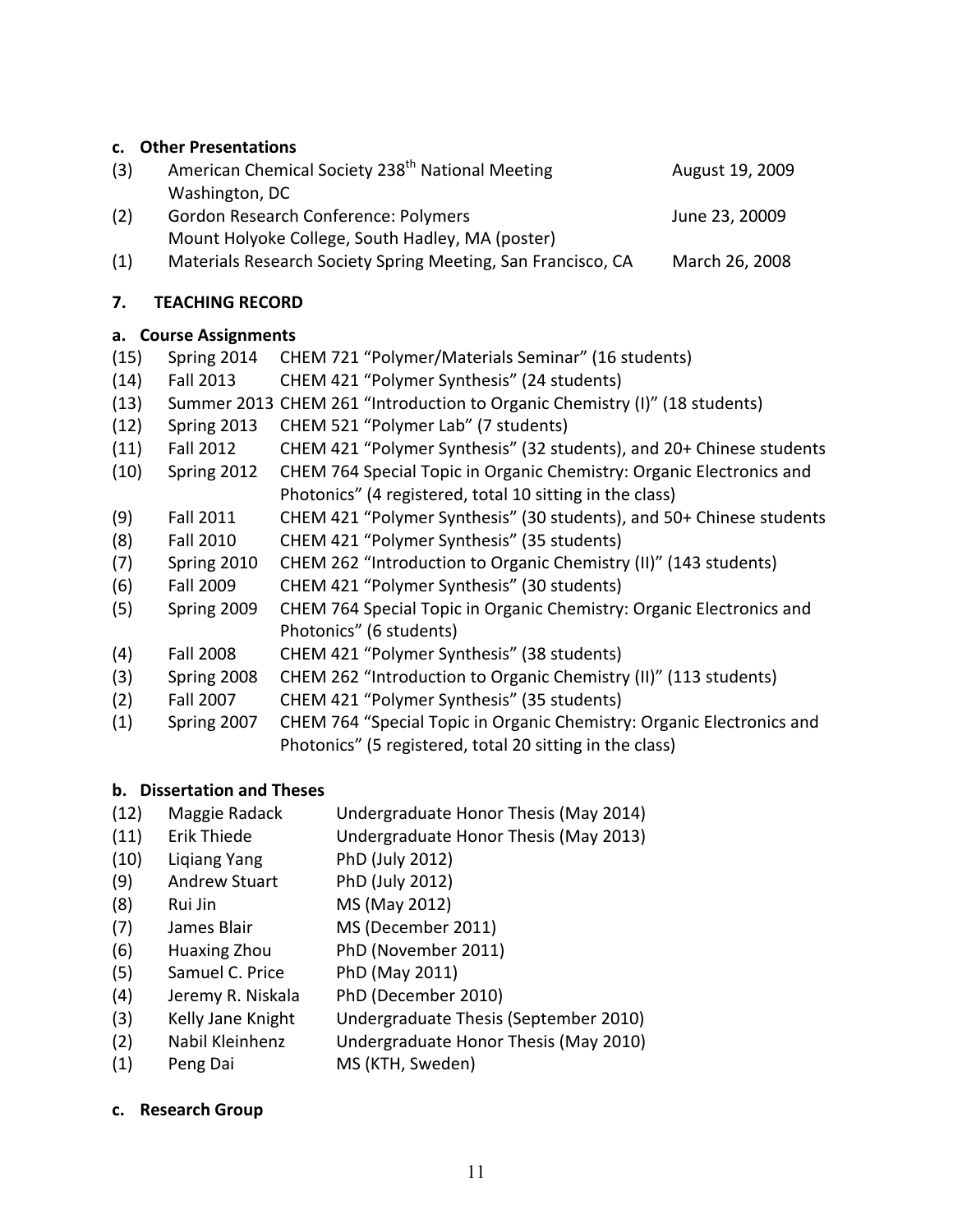|                  | <b>Current Group</b>                                          |                                      |                                 |  |                                                                    |
|------------------|---------------------------------------------------------------|--------------------------------------|---------------------------------|--|--------------------------------------------------------------------|
|                  | <b>Postdoctoral Scholar</b>                                   |                                      |                                 |  |                                                                    |
| (1)              | Liang Yan                                                     | 12/2011 – present                    |                                 |  | PhD: University of Tennessee, Knoxville                            |
|                  | <b>Graduate Students</b>                                      |                                      |                                 |  |                                                                    |
| (12)             | Jason Dyke                                                    | 5th Year                             | <b>BS: Indiana University</b>   |  |                                                                    |
| (11)             | Wentao Li                                                     | 4th Year                             | BS: USTC (China)                |  |                                                                    |
| (10)             | <b>Travis LaJoie</b>                                          | 4th Year                             | <b>BS: University of Florda</b> |  |                                                                    |
| (9)              | <b>Robert Bruce</b>                                           | 4th Year                             | <b>BS: Cornell University</b>   |  |                                                                    |
| (8)              | Josh Yablonski                                                | 4th Year                             |                                 |  | <b>BS: Millersville University</b>                                 |
| (7)              | Sam Anderson                                                  | 3rd Year                             |                                 |  | <b>BS: University of Rochester</b>                                 |
| (6)              | Adam Alman                                                    | 3rd Year                             |                                 |  | <b>BS: Central Washington University</b>                           |
| (5)              | Allison Kelly                                                 | 2nd Year                             |                                 |  | BS: University of Maryland Baltimore County                        |
| (4)              | Qiangian Zhang                                                | 2nd Year                             | BS: USTC (China)                |  |                                                                    |
| (3)              | Elizabeth Keenan                                              | 1st Year                             |                                 |  | BS: University of Michigan, Ann Arbor                              |
| (2)              | Huamin Hu                                                     | 1st Year                             | BS: USTC (China)                |  |                                                                    |
| (1)              | David Dirkes                                                  | 1st Year                             |                                 |  | <b>BS: University of Kentucky</b>                                  |
|                  | <b>Undergraduate Students</b>                                 |                                      |                                 |  |                                                                    |
| (1)              | Maggie Radack                                                 | Class of 2014<br>$01/2012$ – present |                                 |  |                                                                    |
| (2)              | Joseph Nenow                                                  | $08/2013$ – present                  |                                 |  | Class of 2015                                                      |
|                  | <b>Visiting Student</b>                                       |                                      |                                 |  |                                                                    |
| (1)              | Seunghun Eom                                                  | $06/2012$ – present                  |                                 |  | visiting student from Chungbuk National<br>University, South Korea |
| <b>Volunteer</b> |                                                               |                                      |                                 |  |                                                                    |
| (1)              | Graham Gash                                                   | $01/2011 - present$                  |                                 |  | retiree from UNC Chapel Hill                                       |
|                  | <b>Former Members</b>                                         |                                      |                                 |  |                                                                    |
|                  | <b>Postdoctoral Scholars</b>                                  |                                      |                                 |  |                                                                    |
| (3)              | Ligiang Yang                                                  | $08/2012$ – present                  |                                 |  | PhD: UNC at Chapel Hill                                            |
|                  | <b>Current position: Staff Scientist at Cree</b>              |                                      |                                 |  |                                                                    |
| (2)              | Dr. Shenggiang Xiao $11/2006 - 08/2008$                       |                                      |                                 |  | PhD: Chinese Academy of Science                                    |
|                  | Current position: Professor at Wuhan University of Technology |                                      |                                 |  |                                                                    |
| (1)              | Dr. Paul Hoertz                                               | $02/2007 - 08/2008$                  |                                 |  | PhD: Johns Hopkins University                                      |
|                  | Current position: Research Staff at RTI                       |                                      |                                 |  |                                                                    |
|                  | <b>Graduate Student</b>                                       |                                      |                                 |  |                                                                    |
| (8)              | Rycel Uy                                                      | PhD, 06/2013, UNC-CH                 |                                 |  | <b>Current: BAE Systems</b>                                        |
| (7)              | <b>Ligiang Yang</b>                                           | PhD, 07/2012, UNC-CH                 |                                 |  | <b>Current: Cree</b>                                               |
| (6)              | <b>Andrew Stuart</b>                                          | PhD, 07/2012, UNC-CH                 |                                 |  | Current: startup                                                   |
| (5)              | Rui Jin                                                       | MS, 05/2012, UNC-CH<br>Current: NA   |                                 |  |                                                                    |
| (4)              | James Blair                                                   | MS, 12/2011, UNC-CH                  |                                 |  | Current: medical leave                                             |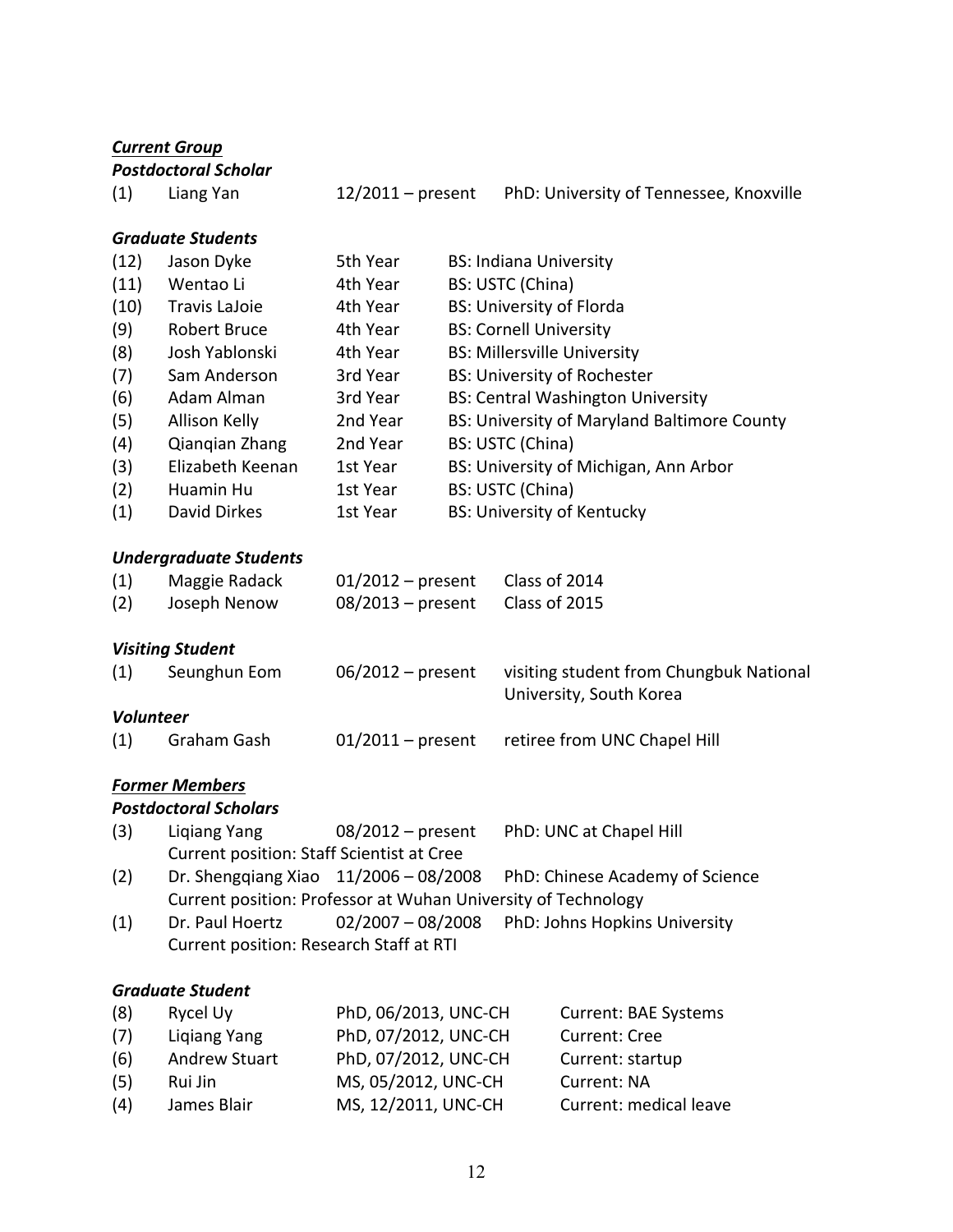| (3) | Huaxing Zhou   | PhD, 11/2011, UNC-CH | Current: postdoc at MIT |
|-----|----------------|----------------------|-------------------------|
| (2) | Sam Price      | PhD, 05/2011, UNC-CH | Current: postdoc at ARL |
| (1) | Jeremy Niskala | PhD, 12/2010, UNC-CH | Current: Intel          |

# *Undergraduate Students*

| (16) | Luke Ellis                             | $08/2012 - 05/2013$   | Class of 2013                                                        |  |
|------|----------------------------------------|-----------------------|----------------------------------------------------------------------|--|
| (15) | Erik Thiede                            | $08/2011 - 05/2013$   | Class of 2013                                                        |  |
| (14) | <b>Matt Wilkins</b>                    | $08/2011 - 05/2012$   | Exchange student from University of Bristol,<br>UK                   |  |
| (13) | Adam Rieth                             | $08/2011 - 05/2012$   | Class of 2012                                                        |  |
| (12) | <b>Betsy Melenbrink</b>                | $01/2011 - 08/2011$   | Class of 2011                                                        |  |
| (11) | Phil Hamilton                          | $08/2010 - 08/2011$   | Class of 2012                                                        |  |
| (10) | Michael Aubrey                         | $08/2009 - 05/2011$   | Class of 2011                                                        |  |
| (9)  | Matt Krattenmaker                      | $08/2010 - 12/2010$   | Class of 2013                                                        |  |
| (8)  | Rachel Zachary                         | $08/2010 - 12/2010$   | Class of 2012                                                        |  |
| (7)  | Marco Torelli                          | $08/2009 - 05/2010$   | Class of 2010                                                        |  |
| (6)  | Nabil Kleinhenz                        | $08/2008 - 05/2010$   | Class of 2010                                                        |  |
| (5)  | Kelly Jane Knight                      | $08/2009 - 05/2010$   | Exchange student from University of Bristol,<br><b>UK</b>            |  |
| (4)  | Sarah Stoneking                        | $08/2008 - 05/2009$   | Class of 2010                                                        |  |
| (3)  | Michael Feng (Duke)                    | summer 2008, REU      |                                                                      |  |
| (2)  | Kevin Pfeuffer                         | $01/2007 - 05/2007$   | BS: UNC Chapel Hill Class of 2008                                    |  |
| (1)  | Rakjoon Jeon                           | $01/2007 - 03/2007$   | BS: UNC Chapel Hill Class of 2008                                    |  |
|      | <b>High School Students</b>            |                       |                                                                      |  |
| (1)  | Dalana Mack Summer 2008 (10 weeks)     |                       | Project SEED                                                         |  |
| (1)  | Darren Zhu                             | Summer 2008 (3 weeks) | <b>RECAP</b>                                                         |  |
|      | <b>Visiting Scholar</b>                |                       |                                                                      |  |
| (1)  | Dr. Soo-Hyoung Lee                     | $01/2012 - 07/2013$   | visiting professor from Chungbuk National<br>University, South Korea |  |
| (2)  | Dr. Jianfeng Zhang                     | $09/2008 - 02/2009$   | visiting professor from Ningbo University,<br>China                  |  |
|      | <b>Visiting Students</b>               |                       |                                                                      |  |
| (2)  | Yanni Jie                              | 09/2009 - 03/2012     | visiting student from Northwest Polytechnic<br>University, China     |  |
| (1)  | Peng Dai                               | $10/2007 - 05/2008$   | visiting student from KTH, Sweden                                    |  |
|      | Awards Honors and Sposial Achievements |                       |                                                                      |  |

#### *Awards, Honors, and Special Achievements*

| (19) | Elizabeth Keenan (graduate student) NSF Graduate Fellowship |                                                 |
|------|-------------------------------------------------------------|-------------------------------------------------|
| (18) | Maggie Radack (undergraduate)                               | Poster Award, NC-ACS meeting                    |
| (17) | Maggie Radack (undergraduate)                               | Jason D. Altom Memorial Award for Undergraduate |
|      |                                                             | Research                                        |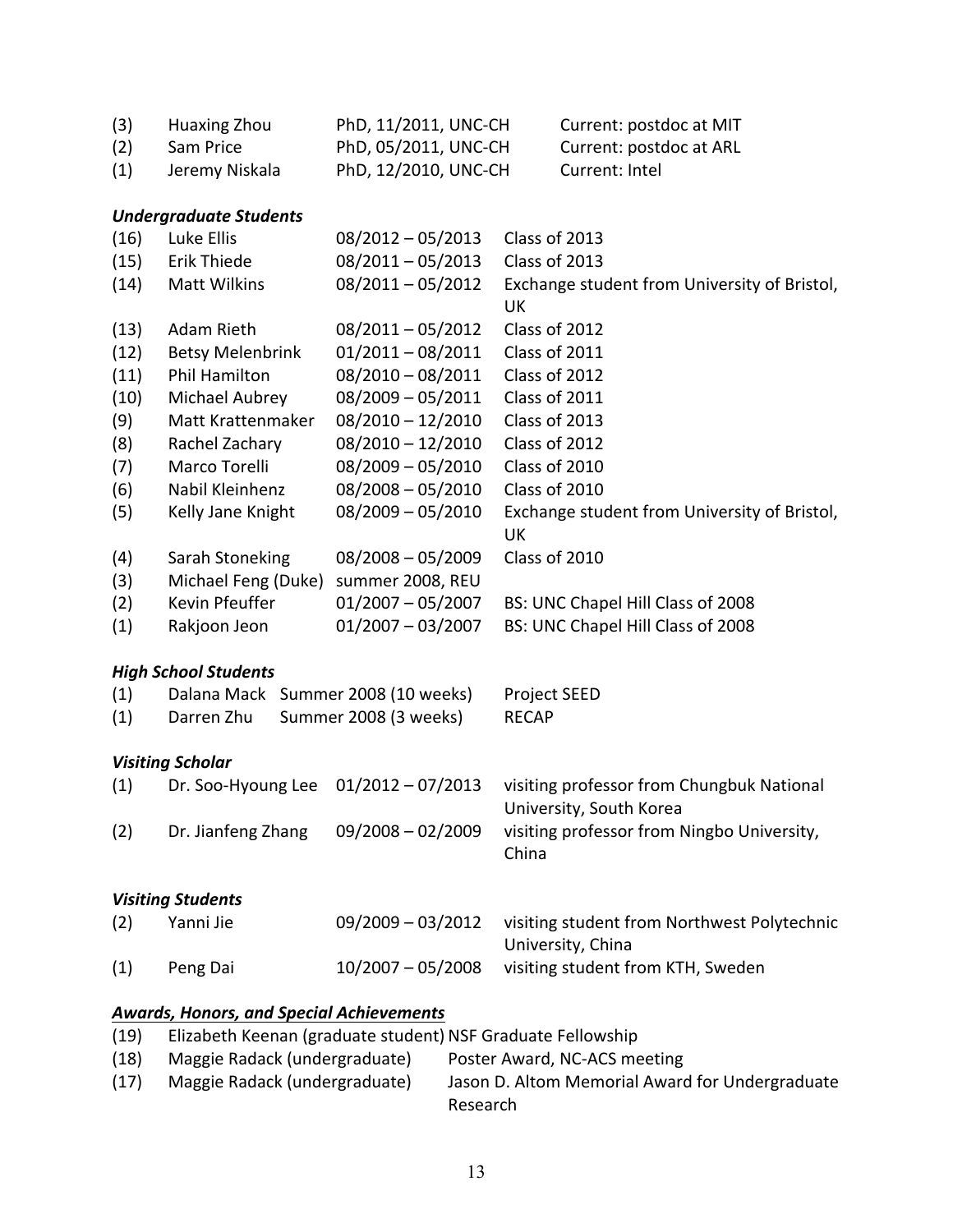- (16) Jason Dyke (graduate students) Graduate Student Mentoring Award
- (15) Adam Alman (graduate student) Carolina Energy Fellowship
- (14) Maggie Radack (undergraduate) Gertrude Elion NC-ACS Undergraduate Scholarship
- (13) Jason Dyke (graduate student) Eastman Fellowship
- (12) Robert Bruce (graduate student) Richard G. Hiskey Graduate Fellowship
- (11) Sam Anderson (graduate student) NSF Graduate Fellowship
- (10) Travis LaJoie (graduate student) NSF Graduate Fellowship
- 
- (8) Huaxing Zhou (graduate student) Francis Preston Venable Award
- (7) Huaxing Zhou (graduate student) ACS POLY Travel Award
- (6) Darren Zhu (RECAP student) Davidson Fellow 2009
- 
- 
- 
- 
- 

# **8. PROFESSIONAL SERVICES**

# **a. Service to discipline**

- (19) National Science Foundation, Panelist, March 2014
- (18) National Science Foundation, STC site visit, April 2013
- (17) National Science Foundation, Panelist, April 2013
- (16) National Science Foundation, Panelist, March 2013
- (15) National Science Foundation, Panelist, March 2012
- (14) session Chair, "Solar Fuels: Photonic Assemblies, Materials and Catalysts", SERMACS, November 14-15, 2012, Raleigh, NC
- (13) co-Chair, NSF / ONR Workshop on "Key Scientific and Technological Issues for the Development of Next Generation Organic Solar Cells", September 20-21, 2012, Arlington, VA
- (12) National Science Foundation, Panelist, April 2012
- (11) co-Chair, MRS Spring 2012 Meeting Symposium Z: Conjugated Organic Materials  $-$ Synthesis, Structure, Device, and Applications, April 9-13, 2012, San Francisco, CA
- (10) National Science Foundation, Panelist, October 2011
- (9) Organizer,  $8^{th}$  National Graduate Research Polymer Conference, June 6-9, 2010, Chapel Hill, NC
- (8) National Science Foundation, Panelist, March 2010
- (7) National Science Foundation, Panelist, March 2009
- (6) National Science Foundation, Panelist, February 2009
- (5) co-Chair, MRS Spring 2008 Meeting Symposium AA: Conjugated Organic Materials -Synthesis, Structure, Device, and Applications, March 24-28, 2008, San Francisco, CA
- (4) National Science Foundation, Panelist, November 2007
- (3) Lecture at American Chemical Society's "Preparing for Life after Graduate School (PfLAGS), UNC Chapel Hill, May 3, 2007

Award (9) Rycel Uy (graduate student) PMSE Poster Award, ACS Meeting, August 2011

- 
- (5) Sam Price (graduate student) Carolina Energy Fellowship 2009-2011
- (4) Nabil Kleinhenz (undergradudate) Ernest Eliel Undergraduate Scholarship 2009 (3) Paul G. Hoertz (postdoc) UNC Postdoctoral Scholar Research Award 2008
- (2) Sam Price (graduate student) Applied Materials graduate fellowship 2008-2009 (1) Darren Zhu (RECAP student) Siemens competition, semi-finalist 2008